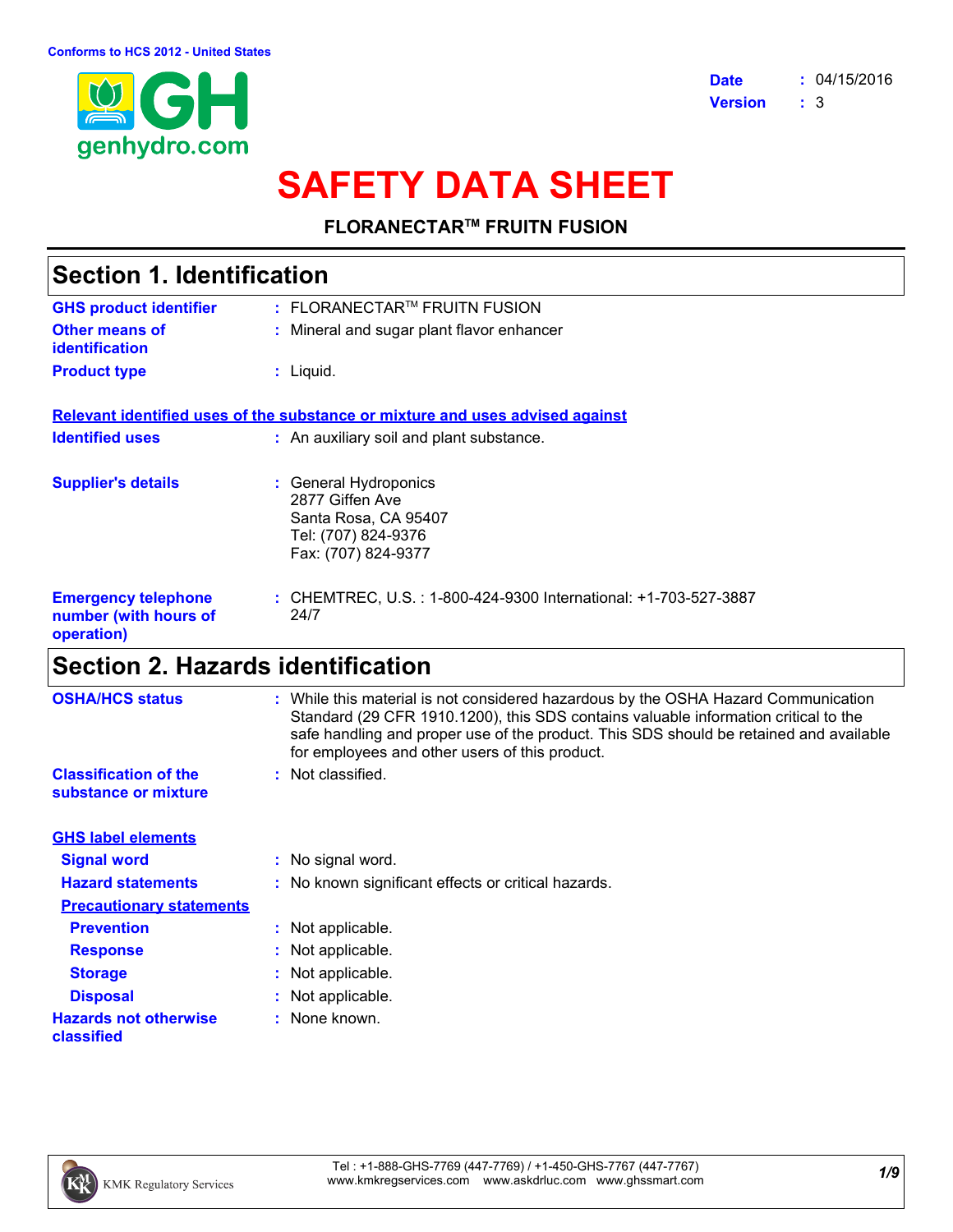

### **Section 3. Composition/information on ingredients**

| <b>Substance/mixture</b> | $:$ Mixture |
|--------------------------|-------------|
|                          |             |

**Other means of identification**

**:** Mineral and sugar plant flavor enhancer

#### **CAS number/other identifiers**

**CAS number :** Not applicable.

**Product code** : Not available.

**There are no ingredients present which, within the current knowledge of the supplier and in the concentrations applicable, are classified as hazardous to health or the environment and hence require reporting in this section.**

**Occupational exposure limits, if available, are listed in Section 8.**

### **Section 4. First aid measures**

#### **Description of necessary first aid measures**

| <b>Eye contact</b>  | : Immediately flush eyes with plenty of water, occasionally lifting the upper and lower<br>eyelids. Check for and remove any contact lenses. Get medical attention if irritation<br>occurs.                                                                                                                              |
|---------------------|--------------------------------------------------------------------------------------------------------------------------------------------------------------------------------------------------------------------------------------------------------------------------------------------------------------------------|
| <b>Inhalation</b>   | : Remove victim to fresh air and keep at rest in a position comfortable for breathing. If not<br>breathing, if breathing is irregular or if respiratory arrest occurs, provide artificial<br>respiration or oxygen by trained personnel. Maintain an open airway. Get medical<br>attention if symptoms occur.            |
| <b>Skin contact</b> | : Flush contaminated skin with plenty of water. Get medical attention if symptoms occur.                                                                                                                                                                                                                                 |
| <b>Ingestion</b>    | : Wash out mouth with water. If material has been swallowed and the exposed person is<br>conscious, give small quantities of water to drink. Do not induce vomiting unless<br>directed to do so by medical personnel. Never give anything by mouth to an<br>unconscious person. Get medical attention if symptoms occur. |

#### **Most important symptoms/effects, acute and delayed**

| <b>Potential acute health effects</b> |                                                     |  |  |  |
|---------------------------------------|-----------------------------------------------------|--|--|--|
| <b>Eye contact</b>                    | : No known significant effects or critical hazards. |  |  |  |
| <b>Inhalation</b>                     | : No known significant effects or critical hazards. |  |  |  |
| <b>Skin contact</b>                   | : No known significant effects or critical hazards. |  |  |  |
| Ingestion                             | : No known significant effects or critical hazards. |  |  |  |
| Over-exposure signs/symptoms          |                                                     |  |  |  |
| Eye contact                           | : No known significant effects or critical hazards. |  |  |  |
| <b>Inhalation</b>                     | : No known significant effects or critical hazards. |  |  |  |
| <b>Skin contact</b>                   | : No known significant effects or critical hazards. |  |  |  |
| <b>Ingestion</b>                      | : No known significant effects or critical hazards. |  |  |  |

#### **Indication of immediate medical attention and special treatment needed, if necessary**

| <b>Notes to physician</b>         | : Treat symptomatically. Contact poison treatment specialist immediately if large<br>quantities have been ingested or inhaled. |
|-----------------------------------|--------------------------------------------------------------------------------------------------------------------------------|
| <b>Specific treatments</b>        | : No specific treatment.                                                                                                       |
| <b>Protection of first-aiders</b> | : No special protection is required.                                                                                           |

**See toxicological information (Section 11)**

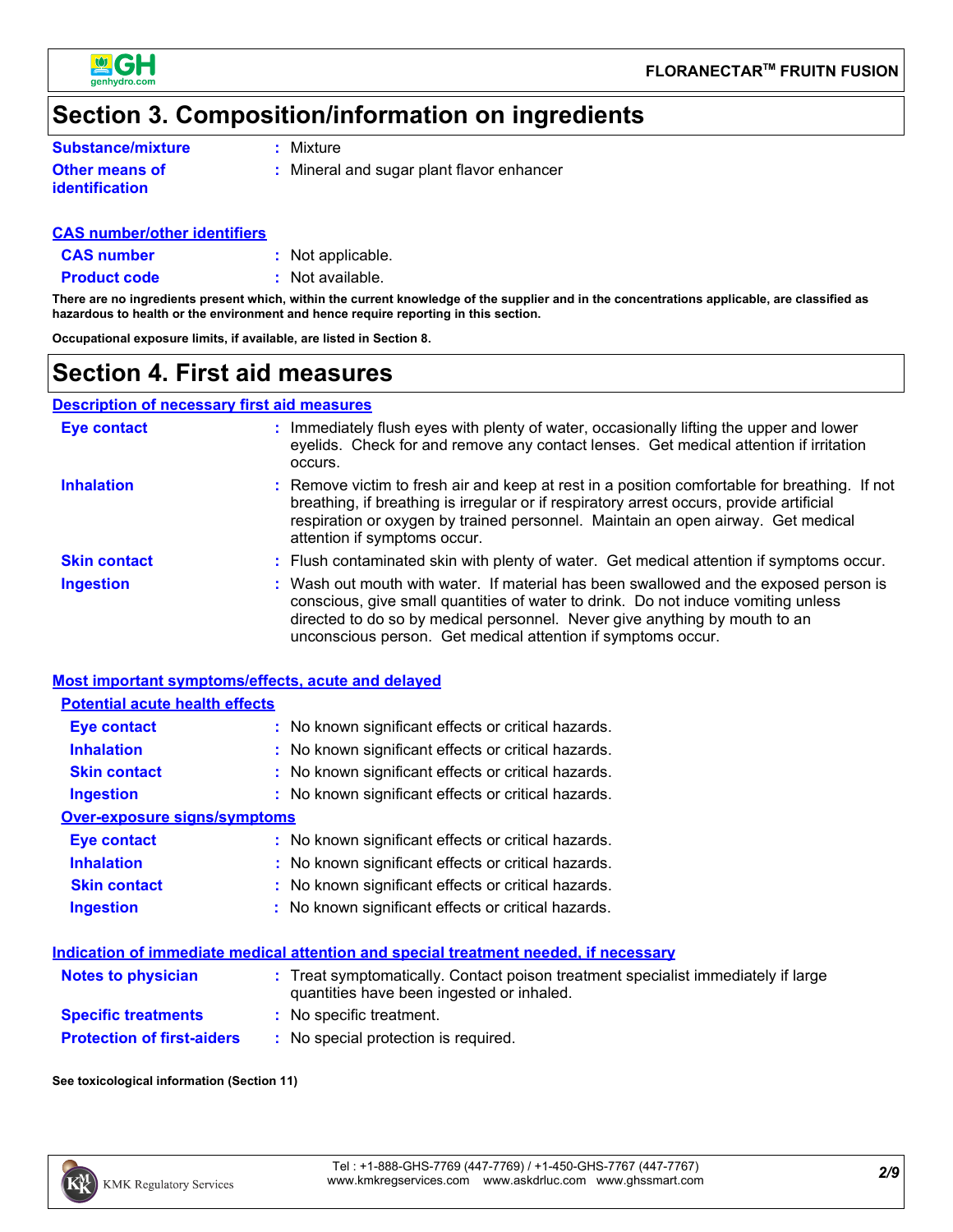

### **Section 5. Fire-fighting measures**

| <b>Extinguishing media</b>                               |                                                                                                                                                                          |
|----------------------------------------------------------|--------------------------------------------------------------------------------------------------------------------------------------------------------------------------|
| <b>Suitable extinguishing</b><br>media                   | : Use an extinguishing agent suitable for the surrounding fire.                                                                                                          |
| <b>Unsuitable extinguishing</b><br>media                 | : None known.                                                                                                                                                            |
| <b>Specific hazards arising</b><br>from the chemical     | : No specific fire or explosion hazard.                                                                                                                                  |
| <b>Hazardous thermal</b><br>decomposition products       | : Decomposition products may include the following materials:<br>sulfur oxides<br>metal oxide/oxides                                                                     |
| <b>Special protective actions</b><br>for fire-fighters   | : No special measures are required.                                                                                                                                      |
| <b>Special protective</b><br>equipment for fire-fighters | : Fire-fighters should wear appropriate protective equipment and self-contained breathing<br>apparatus (SCBA) with a full face-piece operated in positive pressure mode. |

## **Section 6. Accidental release measures**

|                                                       | <b>Personal precautions, protective equipment and emergency procedures</b>                                                                                                                                                                                                                                                                                                                                                                                                                                                               |
|-------------------------------------------------------|------------------------------------------------------------------------------------------------------------------------------------------------------------------------------------------------------------------------------------------------------------------------------------------------------------------------------------------------------------------------------------------------------------------------------------------------------------------------------------------------------------------------------------------|
| For non-emergency<br>personnel                        | : Put on appropriate personal protective equipment.                                                                                                                                                                                                                                                                                                                                                                                                                                                                                      |
|                                                       | For emergency responders : If specialized clothing is required to deal with the spillage, take note of any information in<br>Section 8 on suitable and unsuitable materials. See also the information in "For non-<br>emergency personnel".                                                                                                                                                                                                                                                                                              |
| <b>Environmental precautions</b>                      | : Avoid dispersal of spilled material and runoff and contact with soil, waterways, drains<br>and sewers. Inform the relevant authorities if the product has caused environmental<br>pollution (sewers, waterways, soil or air).                                                                                                                                                                                                                                                                                                          |
| Methods and materials for containment and cleaning up |                                                                                                                                                                                                                                                                                                                                                                                                                                                                                                                                          |
|                                                       | : Stop leak if without risk. Move containers from spill area. Prevent entry into sewers,<br>water courses, basements or confined areas. Wash spillages into an effluent treatment<br>plant or proceed as follows. Contain and collect spillage with non-combustible,<br>absorbent material e.g. sand, earth, vermiculite or diatomaceous earth and place in<br>container for disposal according to local regulations (see Section 13). Dispose of via a<br>licensed waste disposal contractor. Note: see Section 1 for emergency contact |

### **Section 7. Handling and storage**

#### **Precautions for safe handling**

| <b>Protective measures</b>                       | : Put on appropriate personal protective equipment (see Section 8).                                                                                                                                                                                                    |
|--------------------------------------------------|------------------------------------------------------------------------------------------------------------------------------------------------------------------------------------------------------------------------------------------------------------------------|
| <b>Advice on general</b><br>occupational hygiene | : Eating, drinking and smoking should be prohibited in areas where this material is<br>handled, stored and processed. Workers should wash hands and face before eating,<br>drinking and smoking. See also Section 8 for additional information on hygiene<br>measures. |

information and Section 13 for waste disposal.

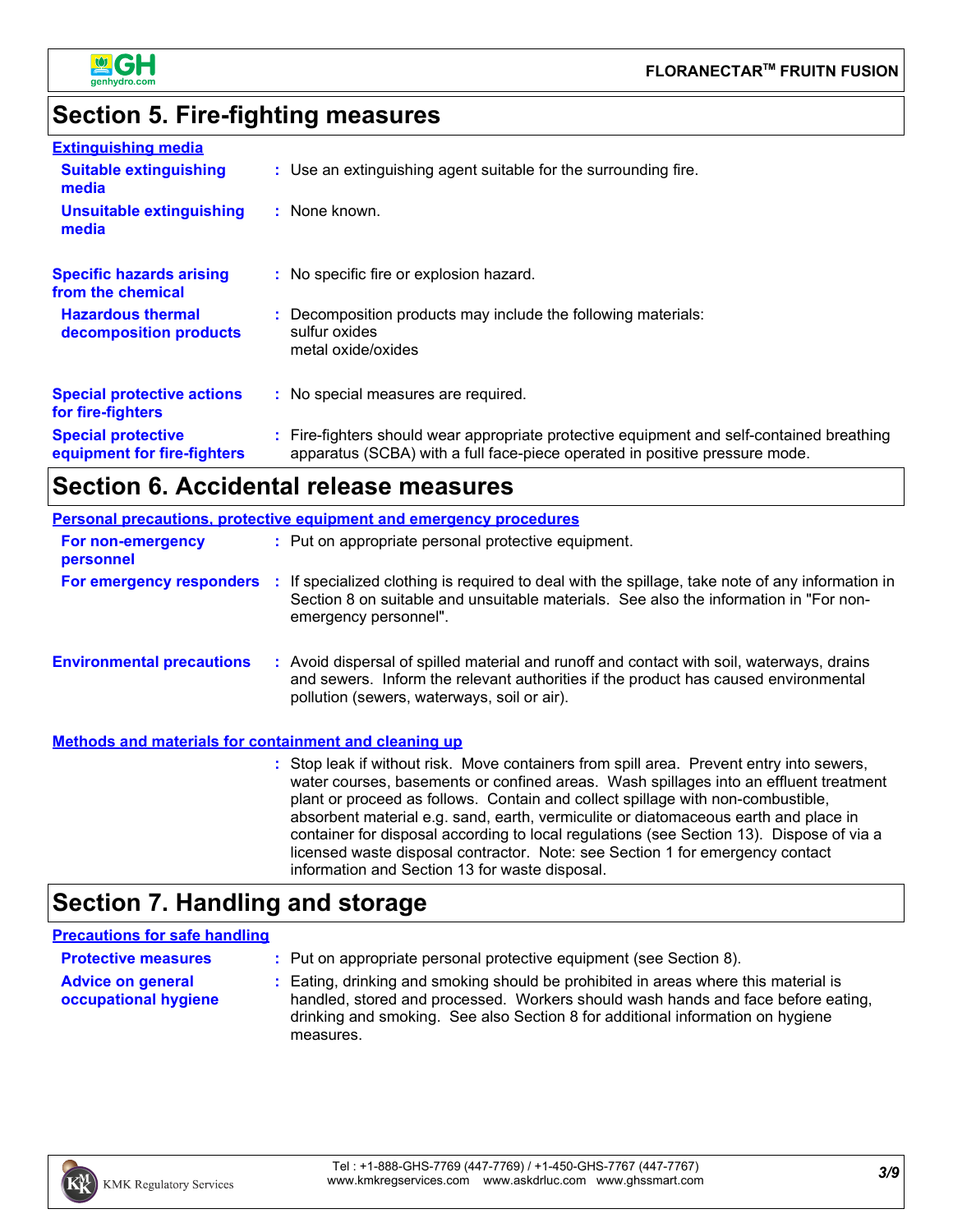

**Control parameters**

### **Section 7. Handling and storage**

|                          | <b>Conditions for safe storage, :</b> Store in accordance with local regulations. Store in original container protected from                                               |
|--------------------------|----------------------------------------------------------------------------------------------------------------------------------------------------------------------------|
| including any            | direct sunlight in a dry, cool and well-ventilated area, away from incompatible materials                                                                                  |
| <b>incompatibilities</b> | (see Section 10) and food and drink. Keep container tightly closed and sealed until<br>ready for use. Containers that have been opened must be carefully resealed and kept |
|                          | upright to prevent leakage. Do not store in unlabeled containers. Use appropriate                                                                                          |
|                          | containment to avoid environmental contamination.                                                                                                                          |

### **Section 8. Exposure controls/personal protection**

| <b>Occupational exposure limits</b><br>None.     |    |                                                                                                                                                                                                                                                                                                                                                                                                 |
|--------------------------------------------------|----|-------------------------------------------------------------------------------------------------------------------------------------------------------------------------------------------------------------------------------------------------------------------------------------------------------------------------------------------------------------------------------------------------|
| <b>Appropriate engineering</b><br>controls       |    | Good general ventilation should be sufficient to control worker exposure to airborne<br>contaminants.                                                                                                                                                                                                                                                                                           |
| <b>Environmental exposure</b><br><b>controls</b> | t. | Emissions from ventilation or work process equipment should be checked to ensure<br>they comply with the requirements of environmental protection legislation.                                                                                                                                                                                                                                  |
| <b>Individual protection measures</b>            |    |                                                                                                                                                                                                                                                                                                                                                                                                 |
| <b>Hygiene measures</b>                          |    | Wash hands, forearms and face thoroughly after handling chemical products, before<br>eating, smoking and using the lavatory and at the end of the working period.<br>Appropriate techniques should be used to remove potentially contaminated clothing.<br>Wash contaminated clothing before reusing. Ensure that eyewash stations and safety<br>showers are close to the workstation location. |
| <b>Eye/face protection</b>                       |    | Safety eyewear complying with an approved standard should be used when a risk<br>assessment indicates this is necessary to avoid exposure to liquid splashes, mists,<br>gases or dusts. If contact is possible, the following protection should be worn, unless<br>the assessment indicates a higher degree of protection: safety glasses with side-shields.                                    |
| <b>Skin protection</b>                           |    |                                                                                                                                                                                                                                                                                                                                                                                                 |
| <b>Hand protection</b>                           |    | Chemical-resistant, impervious gloves complying with an approved standard should be<br>worn at all times when handling chemical products if a risk assessment indicates this is<br>necessary.                                                                                                                                                                                                   |
| <b>Body protection</b>                           |    | Personal protective equipment for the body should be selected based on the task being<br>performed and the risks involved and should be approved by a specialist before<br>handling this product.                                                                                                                                                                                               |
| <b>Other skin protection</b>                     |    | Appropriate footwear and any additional skin protection measures should be selected<br>based on the task being performed and the risks involved and should be approved by a<br>specialist before handling this product.                                                                                                                                                                         |
| <b>Respiratory protection</b>                    |    | : Not required under normal conditions of use.                                                                                                                                                                                                                                                                                                                                                  |

### **Section 9. Physical and chemical properties**

| : Liquid. [Aqueous solution.]        |
|--------------------------------------|
| Brown.<br>÷.                         |
| : Not available.                     |
| : Not available.                     |
| : 6.1                                |
| : Not available.                     |
| : $110^{\circ}$ C (230 $^{\circ}$ F) |
| : Not applicable.                    |
|                                      |



*4/9* Tel : +1-888-GHS-7769 (447-7769) / +1-450-GHS-7767 (447-7767) www.kmkregservices.com www.askdrluc.com www.ghssmart.com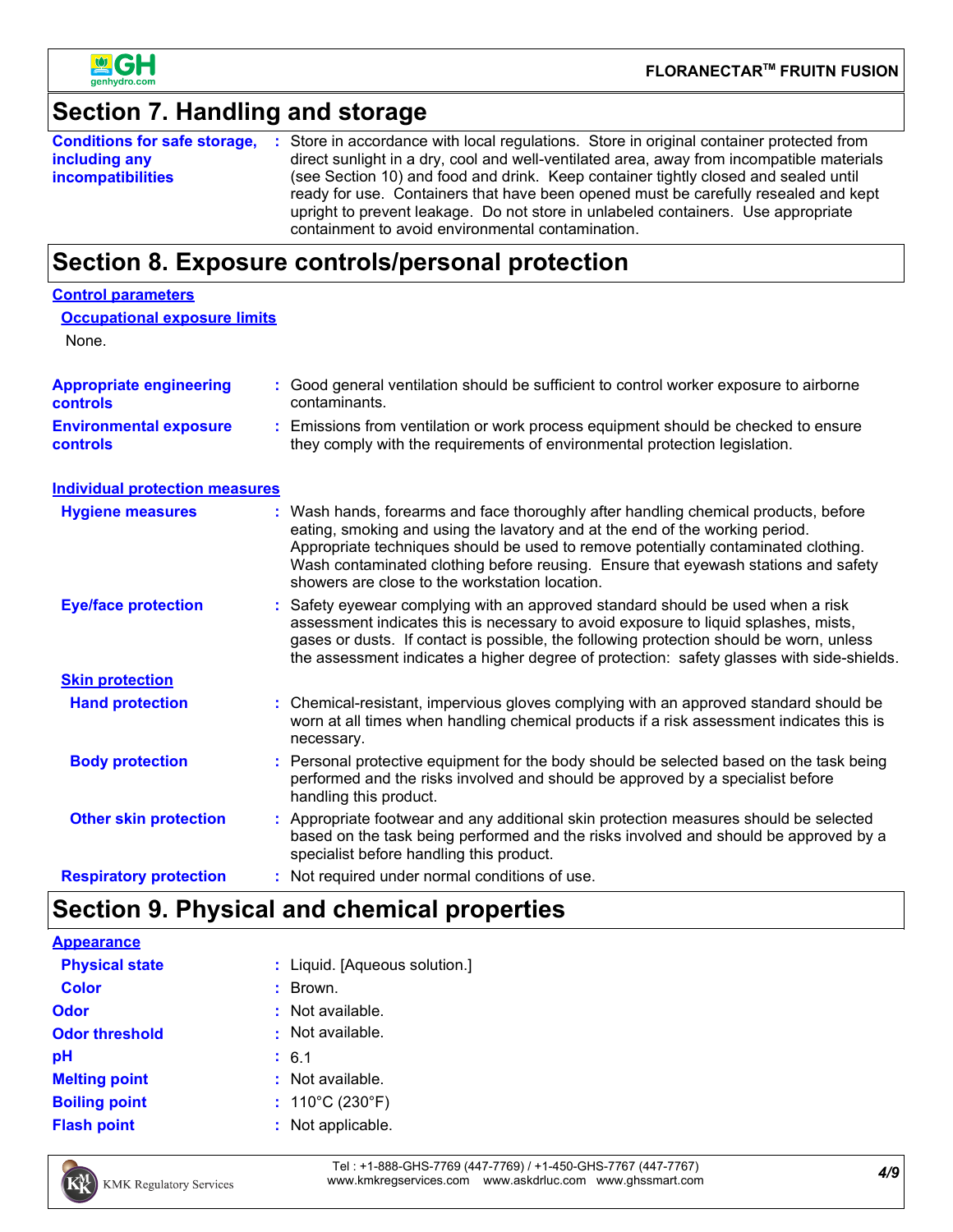

### **Section 9. Physical and chemical properties**

| <b>Evaporation rate</b>                           | $:$ Not available.    |
|---------------------------------------------------|-----------------------|
| <b>Flammability (solid, gas)</b>                  | $:$ Not flammable.    |
| Lower and upper explosive<br>(flammable) limits   | : Not available.      |
| <b>Vapor pressure</b>                             | $:$ Not available.    |
| <b>Vapor density</b>                              | $:$ Not available.    |
| <b>Relative density</b>                           | : 1.1                 |
| <b>Solubility</b>                                 | $:$ Soluble in water. |
| <b>Partition coefficient: n-</b><br>octanol/water | $:$ Not available.    |
| <b>Auto-ignition temperature</b>                  | $:$ Not available.    |
| <b>Decomposition temperature</b>                  | $:$ Not available.    |
| <b>Viscosity</b>                                  | $:$ Not available.    |

### **Section 10. Stability and reactivity**

| <b>Reactivity</b>                                   | : No specific test data related to reactivity available for this product or its ingredients.              |
|-----------------------------------------------------|-----------------------------------------------------------------------------------------------------------|
| <b>Chemical stability</b>                           | : The product is stable.                                                                                  |
| <b>Possibility of hazardous</b><br><b>reactions</b> | : Under normal conditions of storage and use, hazardous reactions will not occur.                         |
| <b>Conditions to avoid</b>                          | : No specific data.                                                                                       |
| <b>Incompatible materials</b>                       | : Reactive or incompatible with the following materials: oxidizing materials.                             |
| <b>Hazardous decomposition</b><br>products          | : Under normal conditions of storage and use, hazardous decomposition products should<br>not be produced. |

### **Section 11. Toxicological information**

#### **Information on toxicological effects**

**Acute toxicity Irritation/Corrosion Sensitization** There is no data available. There is no data available.

There is no data available.

#### **Mutagenicity**

There is no data available.

#### **Carcinogenicity**

There is no data available.

#### **Reproductive toxicity**

There is no data available.

#### **Teratogenicity**

There is no data available.

**Specific target organ toxicity (single exposure)**

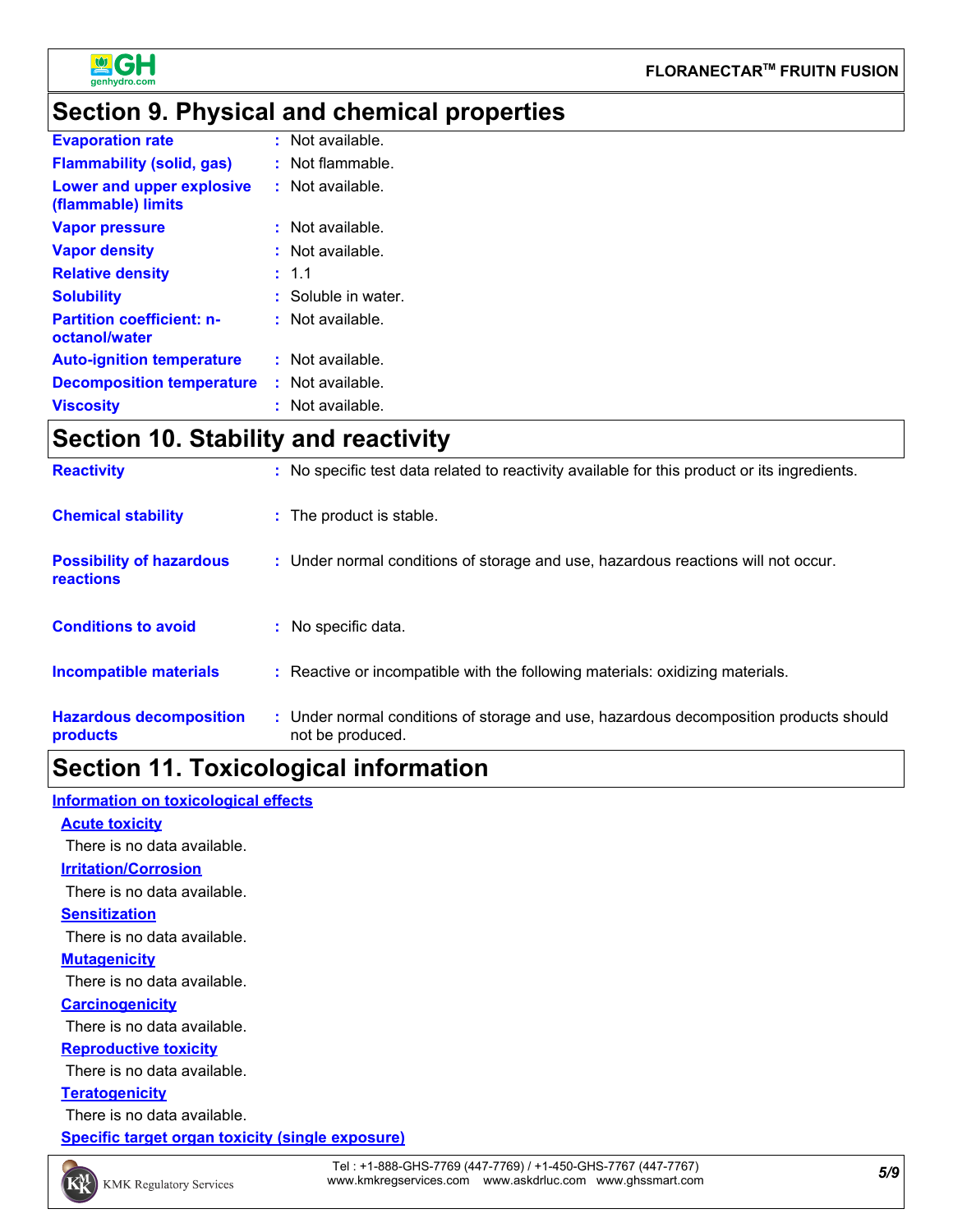

## **Section 11. Toxicological information**

| There is no data available.                               |  |                                                                                          |  |  |
|-----------------------------------------------------------|--|------------------------------------------------------------------------------------------|--|--|
| <b>Specific target organ toxicity (repeated exposure)</b> |  |                                                                                          |  |  |
| There is no data available.                               |  |                                                                                          |  |  |
| <b>Aspiration hazard</b>                                  |  |                                                                                          |  |  |
| There is no data available.                               |  |                                                                                          |  |  |
|                                                           |  |                                                                                          |  |  |
| <b>Information on the likely</b><br>routes of exposure    |  | : Dermal contact. Eye contact. Inhalation. Ingestion.                                    |  |  |
| <b>Potential acute health effects</b>                     |  |                                                                                          |  |  |
| <b>Eye contact</b>                                        |  | No known significant effects or critical hazards.                                        |  |  |
| <b>Inhalation</b>                                         |  | No known significant effects or critical hazards.                                        |  |  |
| <b>Skin contact</b>                                       |  | No known significant effects or critical hazards.                                        |  |  |
| <b>Ingestion</b>                                          |  | No known significant effects or critical hazards.                                        |  |  |
|                                                           |  |                                                                                          |  |  |
|                                                           |  | <b>Symptoms related to the physical, chemical and toxicological characteristics</b>      |  |  |
| <b>Eye contact</b>                                        |  | : No known significant effects or critical hazards.                                      |  |  |
| <b>Inhalation</b>                                         |  | : No known significant effects or critical hazards.                                      |  |  |
| <b>Skin contact</b>                                       |  | No known significant effects or critical hazards.                                        |  |  |
| <b>Ingestion</b>                                          |  | : No known significant effects or critical hazards.                                      |  |  |
|                                                           |  |                                                                                          |  |  |
|                                                           |  | Delayed and immediate effects and also chronic effects from short and long term exposure |  |  |
| <b>Short term exposure</b>                                |  |                                                                                          |  |  |
| <b>Potential immediate</b><br>effects                     |  | : No known significant effects or critical hazards.                                      |  |  |
| <b>Potential delayed effects</b>                          |  | : No known significant effects or critical hazards.                                      |  |  |
| <b>Long term exposure</b>                                 |  |                                                                                          |  |  |
| <b>Potential immediate</b><br>effects                     |  | : No known significant effects or critical hazards.                                      |  |  |
| <b>Potential delayed effects</b>                          |  | : No known significant effects or critical hazards.                                      |  |  |
| <b>Potential chronic health effects</b>                   |  |                                                                                          |  |  |
| <b>General</b>                                            |  | No known significant effects or critical hazards.                                        |  |  |
| <b>Carcinogenicity</b>                                    |  | No known significant effects or critical hazards.                                        |  |  |
| <b>Mutagenicity</b>                                       |  | No known significant effects or critical hazards.                                        |  |  |
| <b>Teratogenicity</b>                                     |  | No known significant effects or critical hazards.                                        |  |  |
| <b>Developmental effects</b>                              |  | No known significant effects or critical hazards.                                        |  |  |
| <b>Fertility effects</b>                                  |  | No known significant effects or critical hazards.                                        |  |  |

### **Numerical measures of toxicity**

**Acute toxicity estimates**

There is no data available.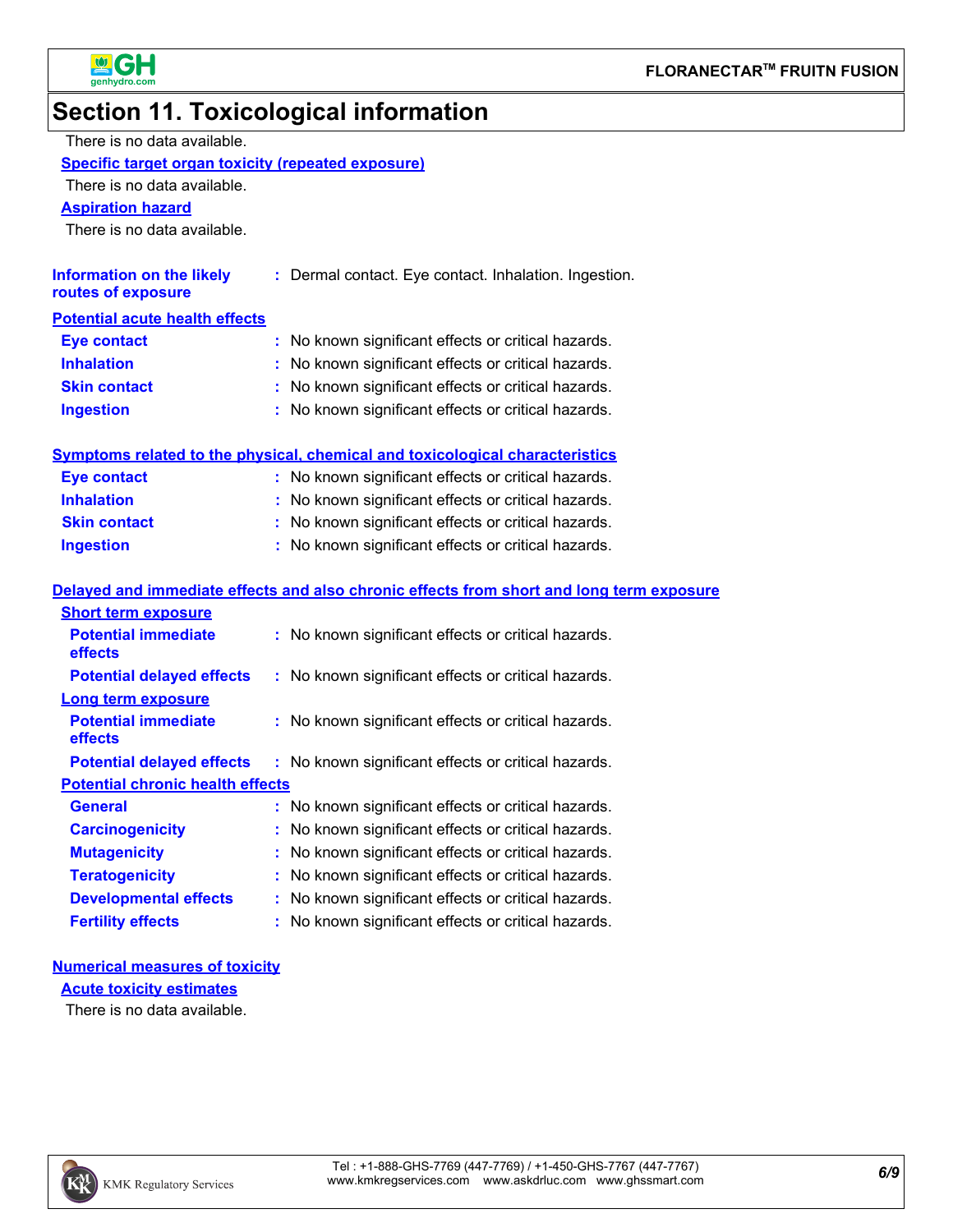

### **Section 12. Ecological information**

#### **Toxicity**

There is no data available.

#### **Persistence and degradability**

There is no data available.

#### **Bioaccumulative potential**

There is no data available.

#### **Mobility in soil**

| <b>Soil/water partition</b><br><b>coefficient (Koc)</b> | : There is no data available. |
|---------------------------------------------------------|-------------------------------|
|                                                         |                               |

**Other adverse effects** : No known significant effects or critical hazards.

### **Section 13. Disposal considerations**

| <b>Disposal methods</b> | : The generation of waste should be avoided or minimized wherever possible. Disposal        |
|-------------------------|---------------------------------------------------------------------------------------------|
|                         | of this product, solutions and any by-products should comply with the requirements of       |
|                         | environmental protection and waste disposal legislation and any regional local authority    |
|                         | requirements. Dispose of surplus and non-recyclable products via a licensed waste           |
|                         | disposal contractor. Waste should not be disposed of untreated to the sewer unless          |
|                         | fully compliant with the requirements of all authorities with jurisdiction. Waste packaging |
|                         | should be recycled. Incineration or landfill should only be considered when recycling is    |
|                         | not feasible. This material and its container must be disposed of in a safe way. Empty      |
|                         | containers or liners may retain some product residues. Avoid dispersal of spilled           |
|                         | material and runoff and contact with soil, waterways, drains and sewers.                    |

### **Section 14. Transport information**

|                                      | <b>DOT Classification</b> | <b>IMDG</b>    | <b>IATA</b>    |
|--------------------------------------|---------------------------|----------------|----------------|
| <b>UN number</b>                     | Not regulated.            | Not regulated. | Not regulated. |
| <b>UN proper</b><br>shipping name    |                           |                |                |
| <b>Transport</b><br>hazard class(es) |                           |                |                |
| <b>Packing group</b>                 | $\blacksquare$            |                |                |
| <b>Environmental</b><br>hazards      | No.                       | No.            | No.            |
| <b>Additional</b><br>information     |                           |                |                |

**AERG :** Not applicable.

**Special precautions for user Transport within user's premises:** always transport in closed containers that are **:** upright and secure. Ensure that persons transporting the product know what to do in the event of an accident or spillage.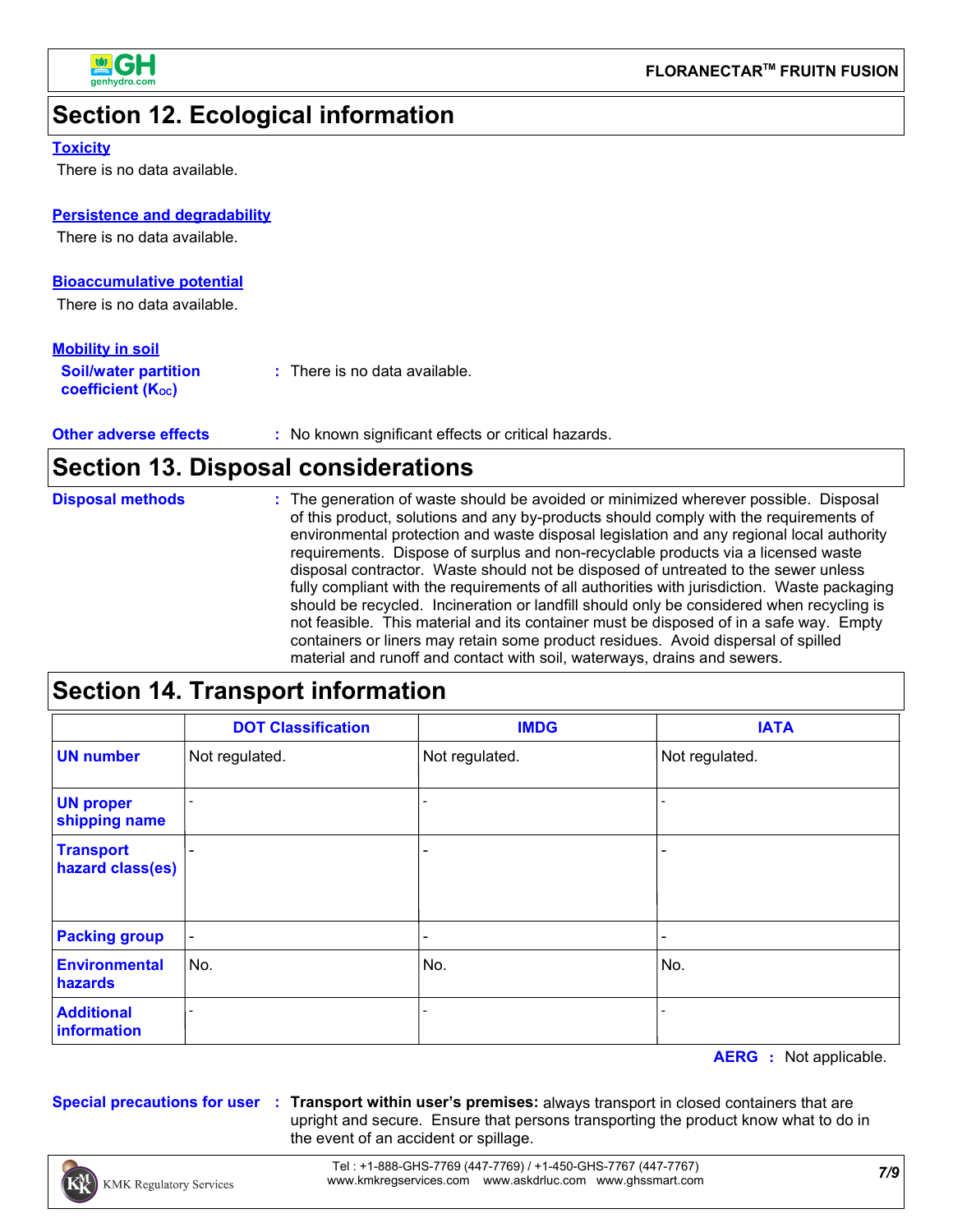

### **Section 15. Regulatory information**

| <b>U.S. Federal regulations</b>                                                   | : TSCA 8(a) CDR Exempt/Partial exemption: Not determined<br>United States inventory (TSCA 8b): Not determined.<br>Clean Water Act (CWA) 311: Phosphoric acid |
|-----------------------------------------------------------------------------------|--------------------------------------------------------------------------------------------------------------------------------------------------------------|
| <b>Clean Air Act Section 112</b><br>(b) Hazardous Air<br><b>Pollutants (HAPs)</b> | : Not listed                                                                                                                                                 |
| <b>Clean Air Act Section 602</b><br><b>Class I Substances</b>                     | : Not listed                                                                                                                                                 |
| <b>Clean Air Act Section 602</b><br><b>Class II Substances</b>                    | : Not listed                                                                                                                                                 |
| <b>DEA List I Chemicals</b><br>(Precursor Chemicals)                              | : Not listed                                                                                                                                                 |
| <b>DEA List II Chemicals</b><br><b>(Essential Chemicals)</b>                      | : Not listed                                                                                                                                                 |
| <b>SARA 302/304</b>                                                               |                                                                                                                                                              |
| <b>Composition/information on ingredients</b>                                     |                                                                                                                                                              |
| No products were found.                                                           |                                                                                                                                                              |
| <b>SARA 304 RQ</b>                                                                | : Not applicable.                                                                                                                                            |
| <b>SARA 311/312</b>                                                               |                                                                                                                                                              |
| <b>Classification</b>                                                             | : Not applicable.                                                                                                                                            |
| <b>SARA 313</b>                                                                   |                                                                                                                                                              |
| There is no data available.                                                       |                                                                                                                                                              |
| <b>State regulations</b>                                                          |                                                                                                                                                              |
| <b>Massachusetts</b>                                                              | : None of the components are listed.                                                                                                                         |
| <b>New York</b>                                                                   | : None of the components are listed.                                                                                                                         |
| <b>New Jersey</b>                                                                 | None of the components are listed.                                                                                                                           |
| <b>Pennsylvania</b>                                                               | : None of the components are listed.                                                                                                                         |
| <b>California Prop. 65</b>                                                        |                                                                                                                                                              |
| No products were found.                                                           |                                                                                                                                                              |
| <b>Section 16. Other information</b>                                              |                                                                                                                                                              |

| <b>Procedure used to derive the classification</b> |                                |                      |  |
|----------------------------------------------------|--------------------------------|----------------------|--|
| <b>Classification</b>                              |                                | <b>Justification</b> |  |
| Not classified.                                    |                                |                      |  |
| <b>History</b>                                     |                                |                      |  |
| Date of issue mm/dd/yyyy                           | : 04/15/2016                   |                      |  |
| Date of previous issue                             | : 09/30/2015                   |                      |  |
| <b>Version</b>                                     | : 3                            |                      |  |
| <b>Prepared by</b>                                 | : KMK Regulatory Services Inc. |                      |  |